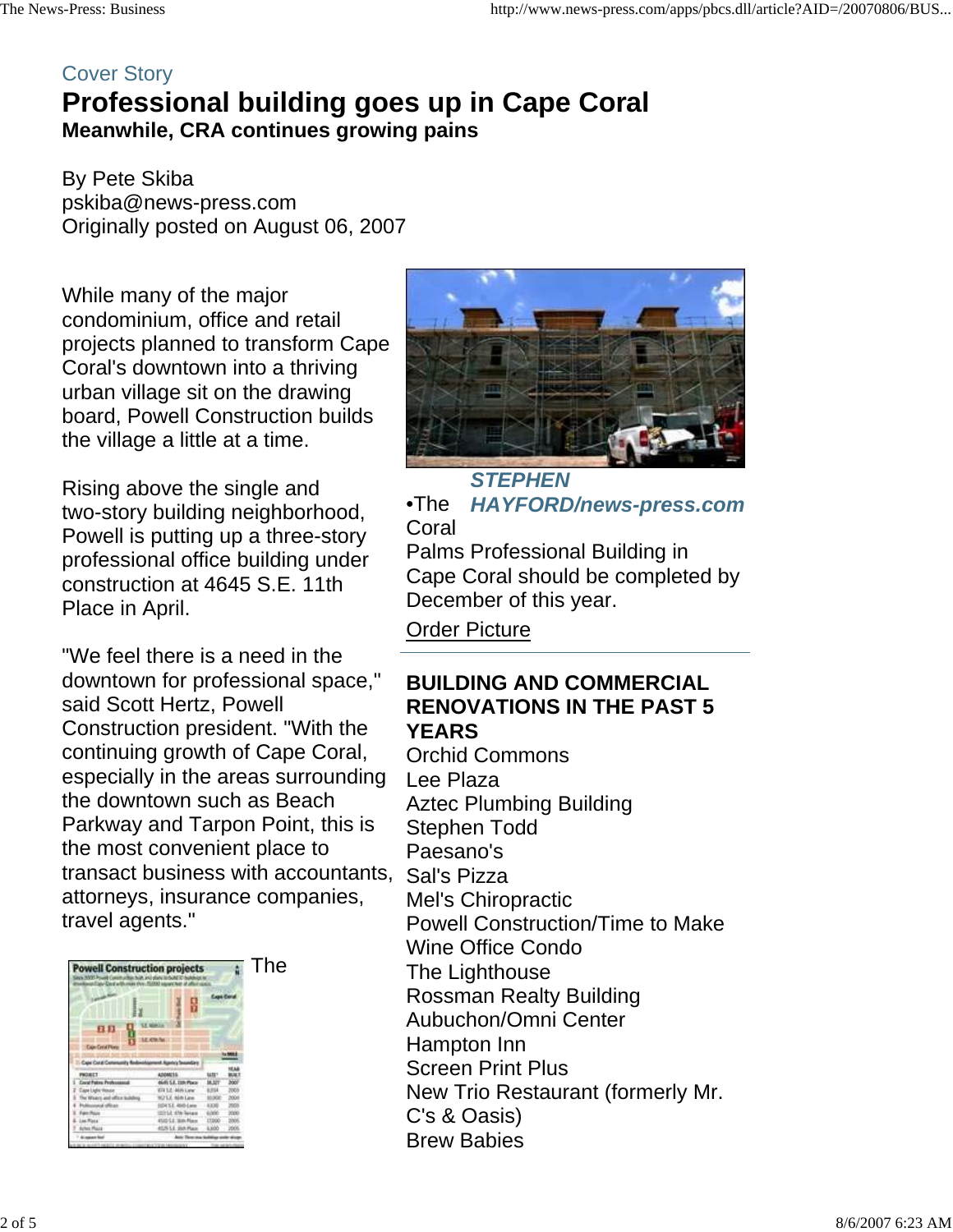#### *news-press.com*

18,327-square-foot Coral Palms Professional Building — which could sell for more than \$4 million — faced growing pains in getting off the board and into the ground in the Community Redevelopment Area.

"We had initially submitted a two-story building. Chet Hunt, the previous CRA director, requested we add a third story to the building, which required changes," Hertz said. "The most problematic was resolving parking issues."

The half-completed building sits across the street from the city-owned parking lot at Club Square. The redevelopment agency is planning a paver walkway from that lot to connect to the Coral Palms building to give it accessible parking.

Planned before the new building codes and zoning regulations were adopted by the city in April, Hertz, who sits on the redevelopment board, made sure the building would fit the new regulation demands.

The codes state how tall a building can be, how far from the road it can be set back as well as offer other construction rules such as the number of restrooms needed in a building.

Projects such as Cape Villagio with 236 residential condominiums, 60,000 square feet of offices and 60,000 square feet of retail space

Del Prado Inn Le Swiss Office Complex Inter-graphics Office First American Bank/Pelican Bank CVS Drugstore Whitney Office Building B & D Interiors Sun Control Sun Trust Bank Stardust Video Leapin' Lizards Origins Coffee

## **Buildings by Powell Construction in the CRA**

• 2000: Palm Plaza, 1113 S.E. 47th Terrace, 6,000 square feet

• 2003: Cape Lighthouse, 874 S.E. 47th Lane

• 2003: Professional office building, 1104 S.E. 46th Lane, 4,630 square feet

• 2004: Powell building and Time to Make Wine, 912 S.E. 46th Lane on Club Square, 10,000 square feet

• 2005: Lee Plaza, 4519 S.E. 16th Place, 17,000 square feet

• 2005: Aztec Plaza, 4529 S.E. 16th Place, 6,600 square feet

**ALSO FROM NEWS-PRESS.COM More projects:** Find out about what's new in SW Fla.

## **DELIVERING YOUR WORLD**

- Subscribe to The News-Press
- Place a classified ad
- Printer friendly version
- Email this article